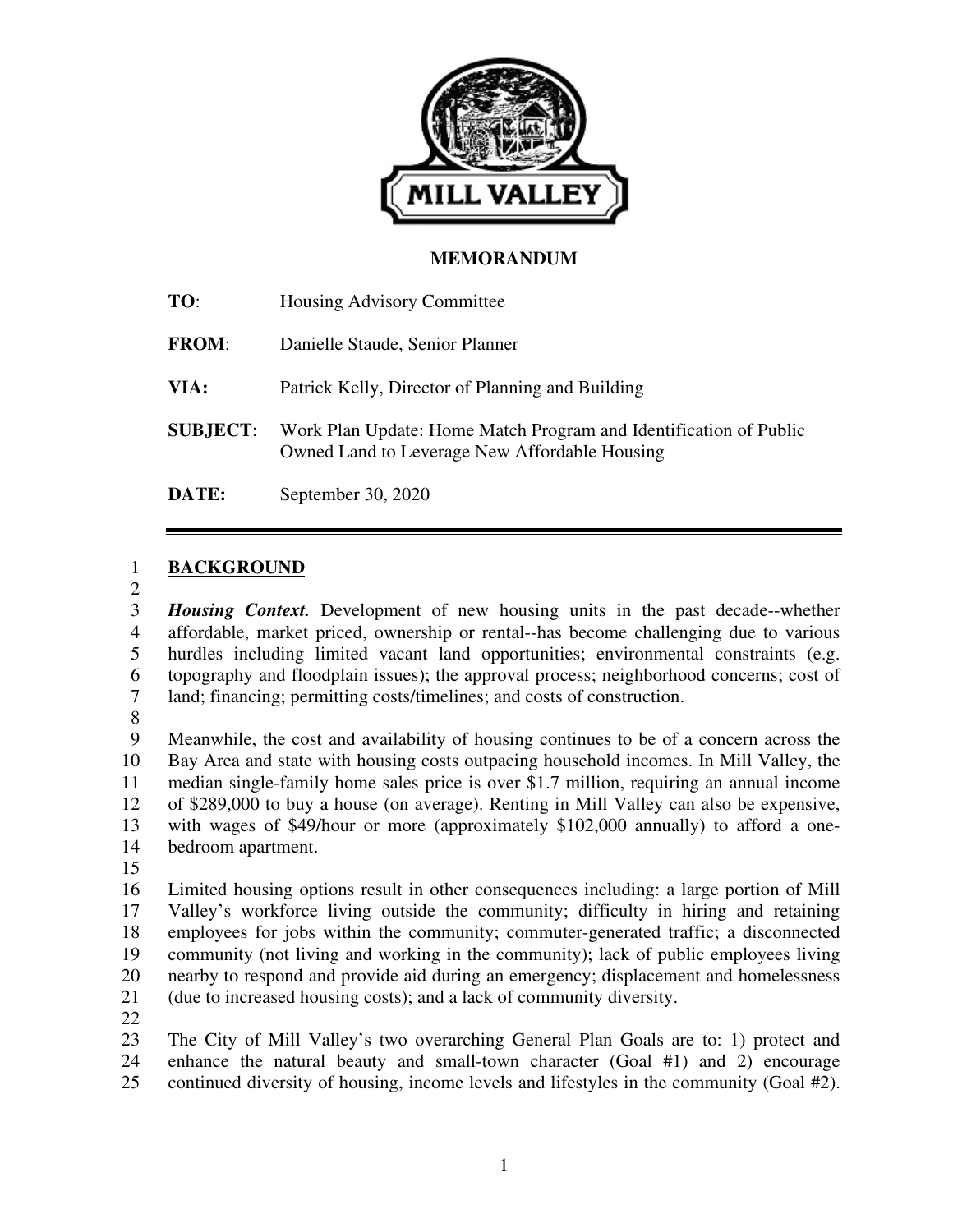26 These goals were originally established in 1989 and serve as the guiding principles in 27 policymaking for the City.

| 28 |                                    |                                             |  |  |  |  |
|----|------------------------------------|---------------------------------------------|--|--|--|--|
| 29 |                                    | <b>SUMMARY OF MILL VALLEY HOUSING STOCK</b> |  |  |  |  |
| 30 | Of the 6,534 total housing units:  |                                             |  |  |  |  |
| 31 | 76% are Single-Family<br>$\Omega$  |                                             |  |  |  |  |
|    | Residential and 12% of these       |                                             |  |  |  |  |
| 32 | homes are ADUs;                    |                                             |  |  |  |  |
| 33 | 24% are Multi-family<br>$\Omega$   |                                             |  |  |  |  |
| 34 | Residential;                       |                                             |  |  |  |  |
| 35 | 65% are owner occupied;<br>$\circ$ |                                             |  |  |  |  |
| 36 | 6% are deed-restricted<br>$\Omega$ |                                             |  |  |  |  |
| 37 | affordable units                   |                                             |  |  |  |  |
| 38 | Source: 2010 Census Data           |                                             |  |  |  |  |

40 *Strategies to Diversify Housing.* The following are local housing strategies aimed at 41 diversifying housing stock:

42

48

39

43 • **Land Negotiations.** Several large redevelopment projects have occurred in Mill 44 Valley that included negotiations resulting in the development of 100% affordable 45 housing projects, such as 32-unit Pickleweed project (651 Miller Ave). There are 46 a total of nine assisted affordable housing projects with a total of 350 deed 47 restricted affordable units (including the Fireside project just outside the City).

49 These 100% affordable projects typically require a large piece of land in order to 50 accommodate the number of units to successfully finance an affordable housing 51 project. In the past, land donations have helped spur affordable housing projects. 52 A large number Mill Valley's assisted affordable housing sites were developed in 53 the 1970-80's (with more land and financing available). Today, with less land and 54 financing available, more creative approaches are required (Discussion Item 2).

55

56 **Inventory of Assisted Affordable Housing Sites** 

| <b>Project Name</b>                         | Year<br><b>Built</b> | <b>Tenant Type</b>         | Total<br>units/<br><b>Affordabl</b><br>e rental<br>units | Ownership/<br><b>Management</b>       |
|---------------------------------------------|----------------------|----------------------------|----------------------------------------------------------|---------------------------------------|
| <b>Homestead Terrace</b><br>100 Linden Lane | 1969                 | Senior/<br><b>Disabled</b> | 28                                                       | MHA                                   |
| <b>Kruger Pines</b><br>47 North Knoll Road  | 1971                 | Senior/<br><b>Disabled</b> | 56                                                       | <b>MHA</b>                            |
| The Redwoods<br>40 Camino Alto              | 1972                 | Senior/ disabled           | 149/60                                                   | Non-profit<br><b>Community Church</b> |
| Shelter Hill<br>37 Miwok Way                | 1977                 | Family                     | 75                                                       | Non-profit<br>EAH                     |
| Camino Alto Apts<br>260 Camino Alto Court   | 1983                 | <b>Disabled</b>            | 24                                                       | Non-profit<br><b>Mercy Housing</b>    |
| Pickleweed Apts                             | 1986                 | Family                     | 32                                                       | Non-profit                            |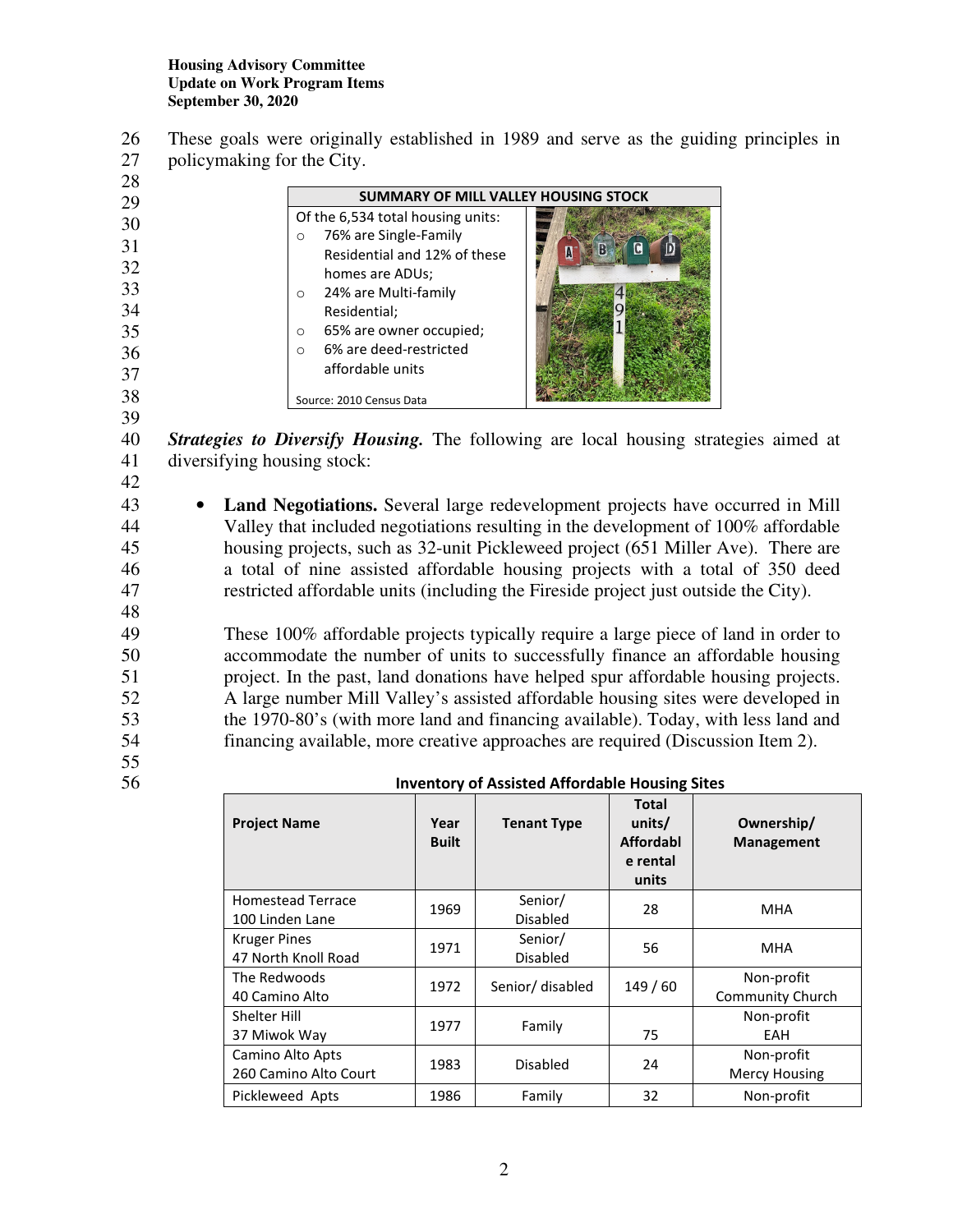#### **Housing Advisory Committee Update on Work Program Items September 30, 2020**

| 651 Miller Avenue          |      |          |    | <b>BRIDGE Housing</b> |
|----------------------------|------|----------|----|-----------------------|
| Alto Station Apts          | 1995 | Family   | 17 | Non-profit            |
| 290 Camino Alto Court      |      |          |    | <b>BRIDGE Housing</b> |
| Mill Creek Apts            |      |          |    | Non-profit            |
| 60 Camino Alto             | 2004 | Disabled | 9  | N Bay Rehab Services  |
| <b>Fireside Apartments</b> | 2009 | Family/  | 49 | Non-profit            |
| (outside City limits)      |      | Senior   |    | <b>Eden Housing</b>   |

57

- 58 **Accessory Dwelling Unit (ADU) Program.** The City's ADU Ordinance dates 59 back to 1983. At the time of adoption, these regulations were recognized as an 60 innovative approach to diversifying single-family neighborhoods by the State 61 Department of Housing and Community Development (HCD). Today, there are 62 over 520 legal ADUs within the City. ADUs allow for generational housing, 63 creating a smaller-scaled living space "accessory" to the main dwelling unit. 64
- 65 In 2019, Planning Commission and City Council worked diligently to craft ADU 66 occupancy deed restriction language to ensure that these small scaled units were 67 used as intended, as secondary dwelling units to the Single-Family household. 68 City Council also expressed interest in making sure these smaller scaled units 69 remained affordable. Council proposed language in the Draft ADU Ordinance 70 requiring that the ADU be occupied by an affordable household, senior, adult 71 family member, or vacant. These occupancy restrictions, however, did not get 72 adopted due to new ADU regulations established by the State of California. 73
- 74 The City continues to support the development and use of ADUs. A County-wide 75 ADU website will be launched in fall with online tools such as a financial 76 calculator; online webinars will also follow-on after the launch of the website and 77 additional resources will be available through the Mill Valley Home Match 78 program (see Discussion Item 1 below).
- 80 **Inclusionary Requirements.** Since 1975, the City has required a portion of new 81 multi-family redevelopment projects to include units to be sold or rented as 82 affordable. Currently, there are 38 deed restricted affordable inclusionary units in 83 Mill Valley. In 2017, the City updated its "inclusionary" regulations, requiring 84 multi-family projects with 4 or more units to build 25% of the total units as 85 affordable units.
- 86

79

87 • **Impact and In-lieu Fees.** Over the years, the City has collected an in-lieu fee for 88 smaller multi-family projects (rather than requiring the small project build an 89 affordable unit). As of 2018, single family redevelopment building permits 90 valued at \$105,000 are assessed an affordable housing impact fee of 1% of the 91 total value of the building permit. These funds are deposited in the City's 92 Affordable Housing Trust Fund for the purposes of creating, developing and/or 93 maintaining housing targeted for affordable households within the City. There is 94 currently \$457,000 in the Trust Fund, with \$150,000 recently allocated for the 95 Covia Home Match program (Discussion Item 1).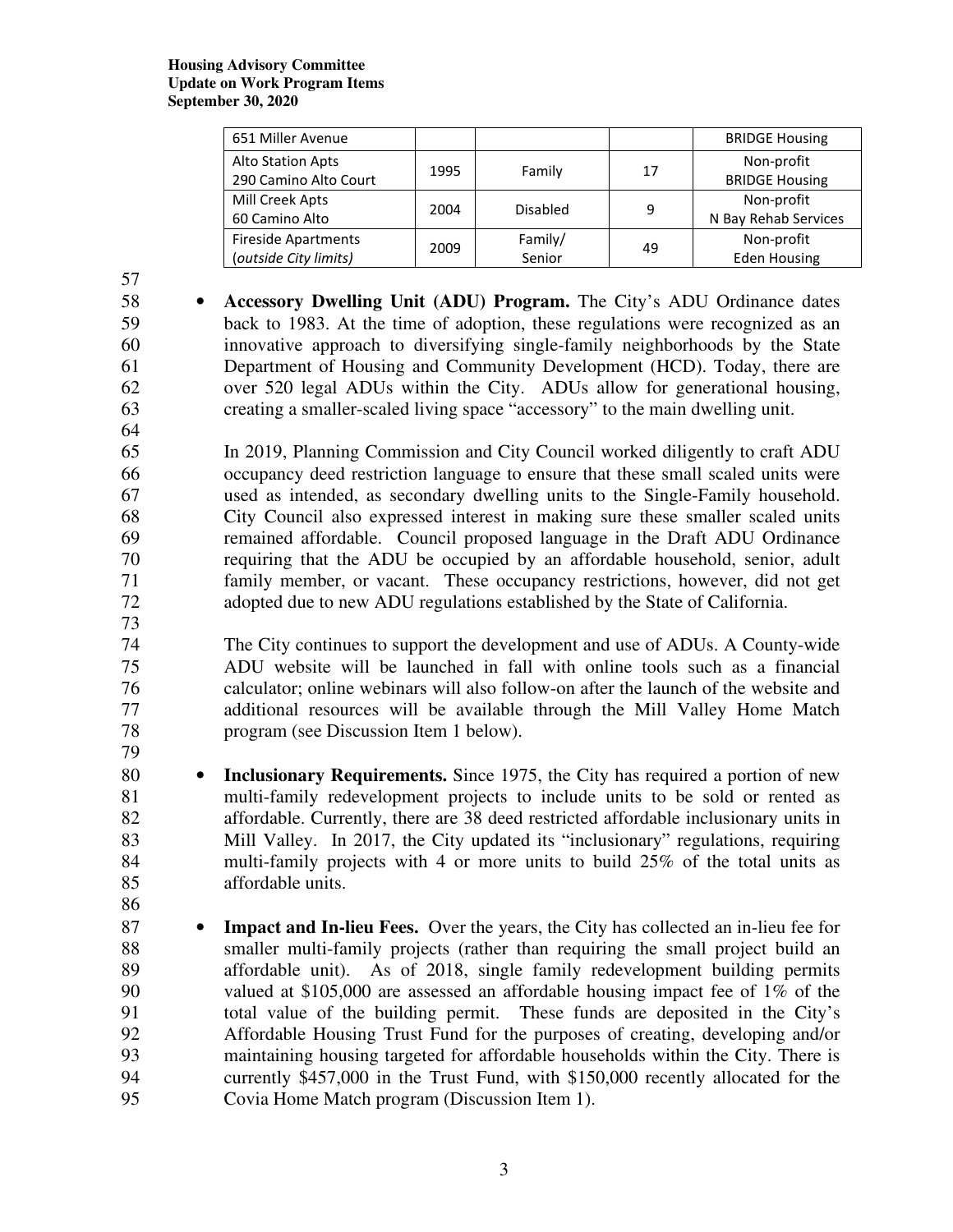96 *Housing Advisory Committee Priorities.* The Housing Advisory Committee has 97 discussed the housing needs and concerns of the community (summarized above) and has 98 expressed interest in finding creative ways to diversify the City's housing to creating new 99 affordable and "attainable" housing opportunities in the City. With that in mind, the 100 Committee established a 2-year Work Plan that includes the following priorities:

- 101
- 
- 102 1. Leverage existing, underutilized housing (e.g. single family homes occupied by 103 empty nesters or seniors and/or ADUs not occupied); and
- 104

106

- 105 2. Identify public land to leverage new affordable housing.
- 107 **DISCUSSION:**

108 This memo provides an update on the Committee's Work Plan Priorities, including the 109 implementation of 1) a Home Match program and 2) identification of public land to 110 leverage new affordable housing in Mill Valley. The Committee should be prepared to 111 discuss and provide recommendations, as needed, for further review and consideration by 112 City Council.

113

# 114 **1. "House Mill Valley" / Home Match Program**

115 On September 8, 2020, City Council approved the contract with Covia Foundation for a 116 Home Match Program. Covia Foundation will provide consultant assistance to jump start 117 and facilitate an 18-month "House Mill Valley" program aimed at matching home 118 seekers with interested home owners, as well as providing other housing-related 119 information to homeowners, such as regulations to build an ADU and home improvement 120 loan opportunities.

121

# 122 **2. Identification of Public Land to Leverage New Housing**

123 There are approximately 150 "public owned" parcels, which consists of land owned by 124 the City of Mill Valley, Marin County Open Space, PG&E, School Districts, Marin 125 Municipal Water District, and other tax-exempt entities.

126

127 This analysis mainly focuses on City-owned 128 property as a means of taking action and 129 moving the discussion forward. The City of 130 Mill Valley owns 71 parcels, which mainly 131 consists of parking lots; parks; community 132 facilities (e.g. City Hall, Library, Community 133 Center, Public Safety Building); odd shaped 134 parcels associated with public right of ways and 135 drainage areas; and vacant parcels zoned as 136 open space.

| <b>Summary of Publicly Owned Parcels</b> |     |  |  |
|------------------------------------------|-----|--|--|
| located within the City of Mill Valley   |     |  |  |
| <b>Public Owned Parcels</b>              | 150 |  |  |
| City-Owned                               | 71  |  |  |
| 17 Residential Zoned                     |     |  |  |
| 47 Open Area Zoned                       |     |  |  |
| 7 Commercial Zoned                       |     |  |  |
| City-Owned over 1 acre                   | 24  |  |  |
| City-Owned over 1 acre + vacant          | 17  |  |  |
| City-Owned over 1 acre +                 |     |  |  |
| vacant + less than 40% slope             |     |  |  |

137

138 Staff worked with the assistance of the site subcommittee (Housing Advisory Committee 139 Members John McCauley and Matt Franklin, Planning and Building Director, Patrick 140 Kelly and City Manager, Alan Piombo) to identify the most valuable and realistic 141 opportunities in terms of leveraging public land for housing. There are two general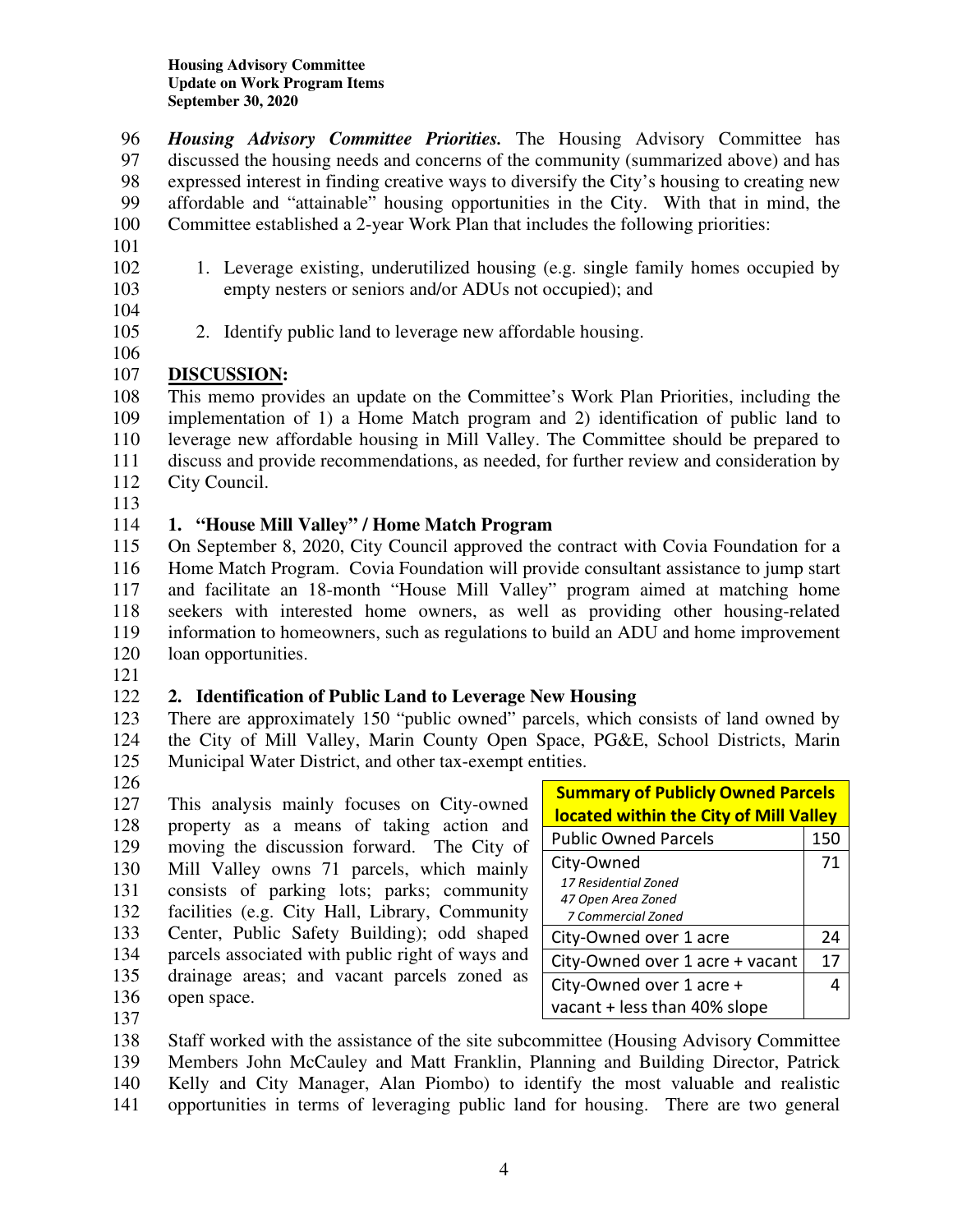142 approaches to leveraging public land—donating land to use for housing and/or selling

- 143 land to develop affordable housing elsewhere.
- 144

145 *Donation of Land.* A sizeable piece of property is required to develop an affordable 146 housing project. As noted previously by Committee Member Franklin, as well as by other 147 Non-Profit experts, the land area would have to be of significant size or zoned adequately 148 to accommodate between 30-40 units. This is the minimum number of units (cited by 149 experts) to finance a project that also includes on-going tenant and housing services 150 associated with an affordable housing project. Based on the City's zoning standards, a 151 parcel would have to be *at least* 1 to 1.5 acres to accommodate an affordable housing 152 project. Assuming the City would have to own the site to donate the land, there are 24 153 city-owned parcels over an acre. Most of these parcels are associated with parks, parking 154 lots or civic buildings (e.g. golf course, cascade and old mill park, community center) or 155 situated on hillsides (e.g. tenderfoot trail, edgewood, cascade).

156

157 Based on a review of the City-owned parcels, the subcommittee determined there is not a 158 large piece of land (preferably vacant over an acre) available to *dedicate solely* to 159 affordable housing. The subcommittee did recognize some opportunities by redeveloping 160 and combining uses, such as civic building or public parking that also incorporate 161 housing on top floors. In addition, the committee also identified the portion of vacant 162 land behind the Public Safety Building and Hauke Park Parking/Restrooms as a possible 163 opportunity for affordable housing. These concepts are discussed more under the "hybrid 164 approach" below.

165

166 *Sale of Land.* The subcommittee reviewed parcels to determine those pieces of property 167 that may be of interest to build on, mainly for the purposes of market-rate housing. The 168 proceeds from the sale of land would then be used to finance an affordable housing 169 project elsewhere. There are several aspects to consider when trying to sell a piece of 170 property, including: the allowable use based on existing land use and zoning standards, 171 location, and construction feasibility.

172

173 The subcommittee reviewed the City-owned parcels, with additional investigation into the following sites: the following sites:

175

176 • *Golf Clubhouse*. This facility is underutilized due to the condition of the historic 177 structure and has potential for redevelopment. However, the Committee 178 determined that the community may disagree with the redevelopment of the site 179 due to the historic Clubhouse on the site.

180

181 • *Fragment parcels adjacent to Golf Course.* Underutilized parcels off Vista Linda 182 and Buena Vista) were discussed by the Committee, which saw potential in some 183 of these parcels (discussed below). 184

185 • *Fragment Single Family Zoned parcels in the hillsides of Cascade Canyon and*  186 *Scott Valley.* There are quite a few City-owned parcels that are zoned Single-187 Family Residential; however, these parcels are mainly fragment parcels on largely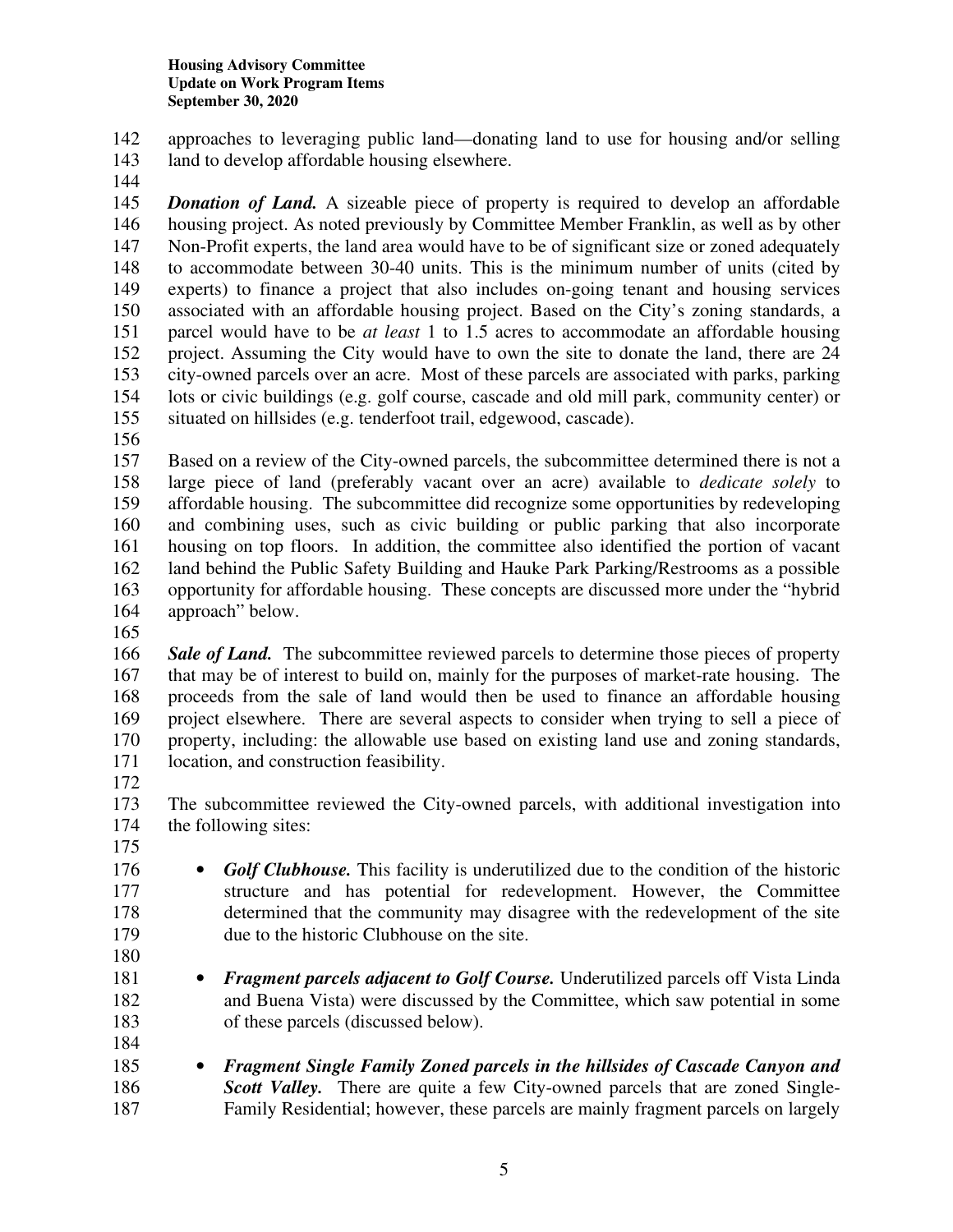- 188 sloped lots (45-75% slope); undersized/odd shaped lots; or associated with 189 previous planned development projects that may have granted the land to the City 190 as a means of negotiation for the development.
- 192 *Civic parking lots on Miller Avenue and Downtown.* These commercial zoned 193 properties are considered vacant lots. These parking lots were not considered 194 viable for accommodating public parking in addition to housing due to the narrow 195 configuration of the downtown parking lots and the FEMA Floodway designation 196 for the Miller Avenue parking lot.
- 198 **Community Center.** This piece of land was quickly dismissed due to the high use 199 of the facility; new ground mounted solar array; FEMA floodplain; and bay fill 200 constructability issues.
- 202 *Public Safety Building*. This parcel was discussed, and the subcommittee 203 determined that the parcel was underutilized due to size of the lot, with potential 204 to redevelop on the land that is vacant.

205 206 Upon further review and 207 discussion, the subcommittee 208 determined that the parcels off 209 Vista Linda Drive near the  $7<sup>th</sup>$ 210 tee of the golf course provided 211 the best opportunity to 212 subdivide and rezone the land 213 (currently zoned as Open Area) 214 to Single-Family Residential. 215 There also may be other 216 smaller scaled lots in the 217 hillsides that could also be 218 sold. See **ATTACHMENT 1** 219 for additional details and aerial 220 photos of these sites.

- 
- 222 The land would then be sold to 223 build new single-family market
- 224 rate homes with the proceeds going to fund an affordable housing project in town. The 225 Subcommittee recommended that the sale and use of the rezoned parcels as single-family 226 housing be contingent upon building an affordable housing project in town (see "hybrid" 227 discussion below).
- 228

221

191

197

201

- 229
- 230
- 231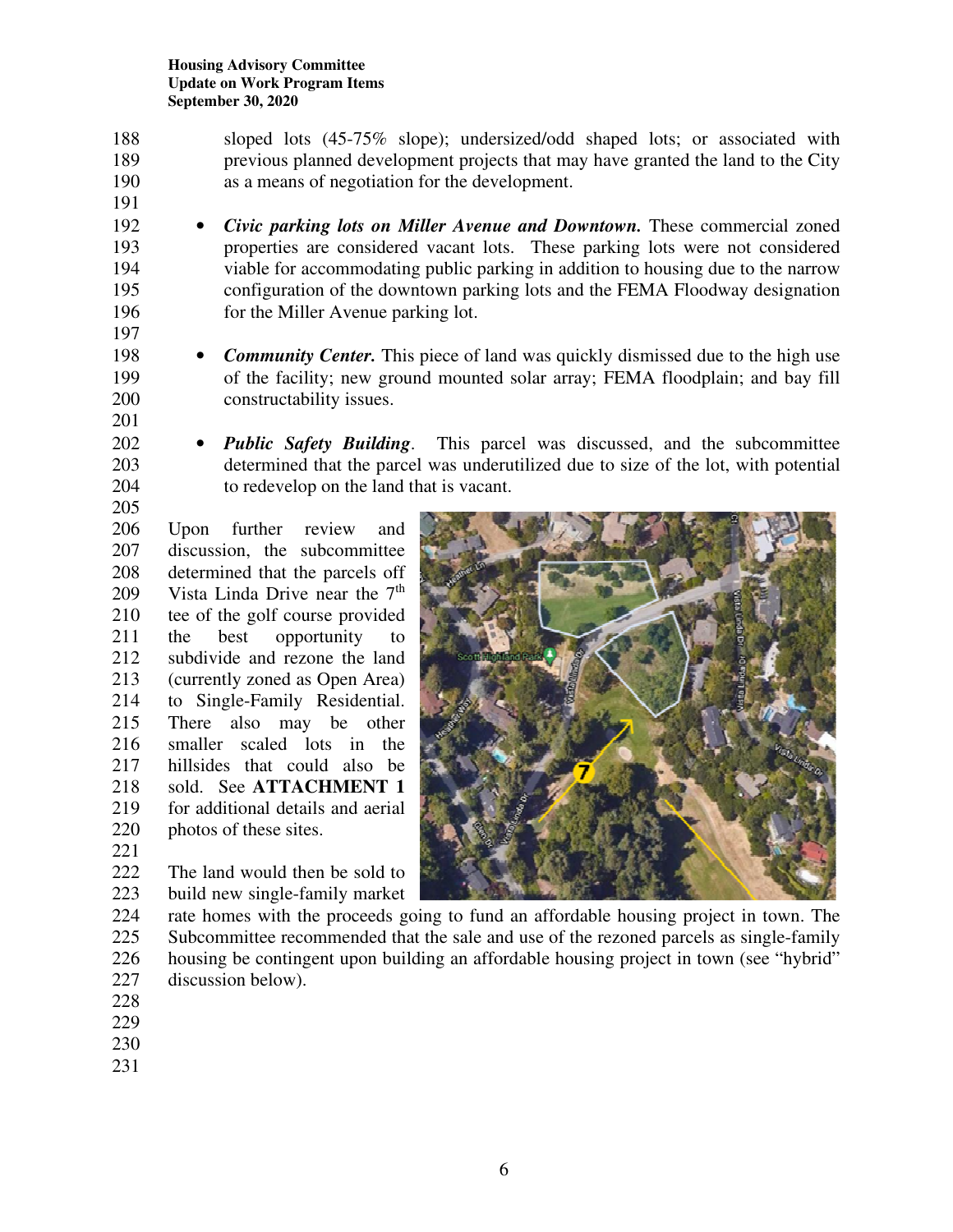- 232 The subcommittee and staff also acknowledged that more exploration and public 233 outreach are required as part of the evaluation. However, at first pass, selling this land for 234 redevelopment may be possible to accomplish the following:
- 235 1. Approximately 3-5 market-rate homes (number of units is *approximate*);
- 236 2. Revitalization of the neighborhood's playground and/or greenspace in conjunction 237 with the redevelopment of the lots; and
- 238 3. Use of sale proceeds to finance and build an affordable housing project elsewhere. 239 The Subcommittee recommended that City Council consider the sale of land be 240 contingent upon identifying a site to build affordable housing.
- 241

242 While reviewing opportunities the subcommittee recognized that:

- 243 New development can be difficult for all neighborhoods, but it should not stop the 244 City from addressing the needs and demands for housing in Mill Valley; and
- 245 More information should be gathered to better understand and communicate how sale 246 of the land will leverage new affordable housing opportunities in the City. In other 247 words, when and where will new affordable units be built based on the estimated 248 proceeds collected from the sale of public owned land?
- 249

#### 250 *Hybrid Approach – Selling Land and Identifying Potential Redevelopment*  251 *Opportunities on Public Land to Accommodate Affordable Housing.*

252

253 Based on the above-referenced considerations, the subcommittee further explored a 254 "hybrid approach" to generate the sale of land while simultaneously identifying possible 255 public-owned site that could be redeveloped to accommodate housing with other existing 256 uses. To that end, the subcommittee suggested releasing a Notice of Funding Availability 257 based on anticipated Trust Fund proceeds after the sale of land. This Notice of Funding 258 Availability would help to foster interest by announcing potential funding available for 259 affordable housing and jump start the large collaborative effort required to finance an 260 affordable housing project and, in return, helping the City better identify viable sites that 261 may exist within the City. The subcommittee recognized that affordable housing experts 262 were better equipped to offer possible locations, while the City, through the community's 263 support, can help generate the vision for the project through the appropriate approvals 264 (rezoning, design review, etc.).

265

266 The Notice of Funding Availability would be the first step in a collaborative work as a 267 community to further explore opportunities in affordable housing, including developing 268 the appropriate relationships with various members of the community; landowners; non-269 profit affordable housing groups; financing groups; among others.

- 270
- 271
- 272 273
- 274
-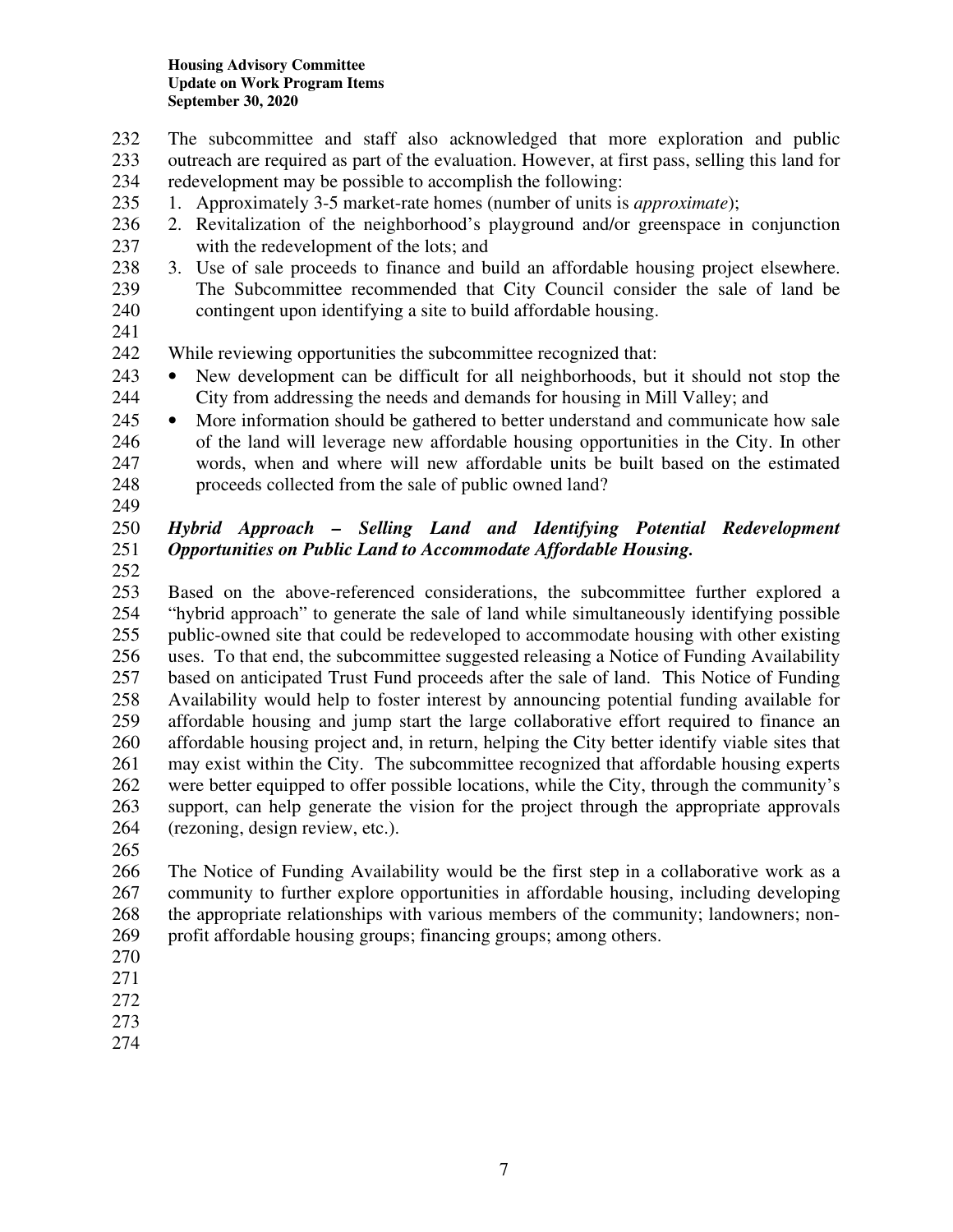275 The subcommittee agreed that there are several parcels that *could* be leveraged in Mill 276 Valley to create affordable housing, given the right circumstances (financing, community 277 support, construction feasibility), including the *examples* below:

- 278
- 
- 279 **Private land for sale, such as Edgars Plaza (401 Miller Avenue).** This land has 280 been for sale for quite some time but has some hurdles to overcome that are 281 potentially costly but may be able to be negotiated as part of the sale of the parcel, 282 including rezoning and technical analysis for FEMA floodplain Map Amendment.
- 283
- 

284 • **City-owned land.** There are parcels that are currently in use that could be 285 combined to provide housing. For instance, the Public Safety Building is located 286 on a 4-5-acre parcel that could be redeveloped to provide public safety services 287 and housing. A similar approach could be used for public parking lots.

- 288
- 289 **Other Public-Owned Land and Tax-Exempt Land.** There are other parcels 290 that also may lend to affordable housing that are not owned by the City, such as 291 the County of Marin, Pacific Gas & Electric, Marin Municipal Water District, 292 School Districts and Churches. The State of California continues to provide 293 unique opportunities and incentives for affordable housing projects, including 294 Density Bonus law for projects that are 100% affordable or senior housing. There 295 are now new incentives for school-owned sites, and the legislature is also 296 considering legislation to incentivize student housing and housing on church-297 owned parcels. Possible sites in town include school and church sites and the 298 Pacific Bell Building at 300 East Blithedale.
- 299

300 The subcommittee is confident that through the issuance of a Notice of Funding 301 Availability, more relationships and understanding of potential affordable housing sites 302 will be discovered based on feedback from those with more experience in financing and 303 developing affordable housing projects.

304

# 305 **SUBCOMMITTEE RECOMMENDATION:**

306 The site subcommittee (and staff) recommends further exploring the "hybrid approach" 307 including a recommendation to City Council to:

308

309 • **Issue a Notice of Funding Availability to Identify Possible Affordable**  310 **Housing Sites.** Develop Notice of Funding Availability based on the estimated 311 Trust Fund proceeds (after the anticipated sale of land) and other local funds that 312 may be available to determine possible interest and location of affordable housing 313 sites; and

- 314
- 315 **Rezone and Sell Land to Generate Revenue to Help Finance an Affordable**  316 **Housing Project.** Further explore land adjacent to Golf Course as identified 317 above, including further outreach to the Scott Highland neighborhood to identify 318 concerns and interests such as the Scott Highland Park and greenspace, and 319 strategies for packaging the land to sell (e.g. rezoning, subdividing, etc.). The sale